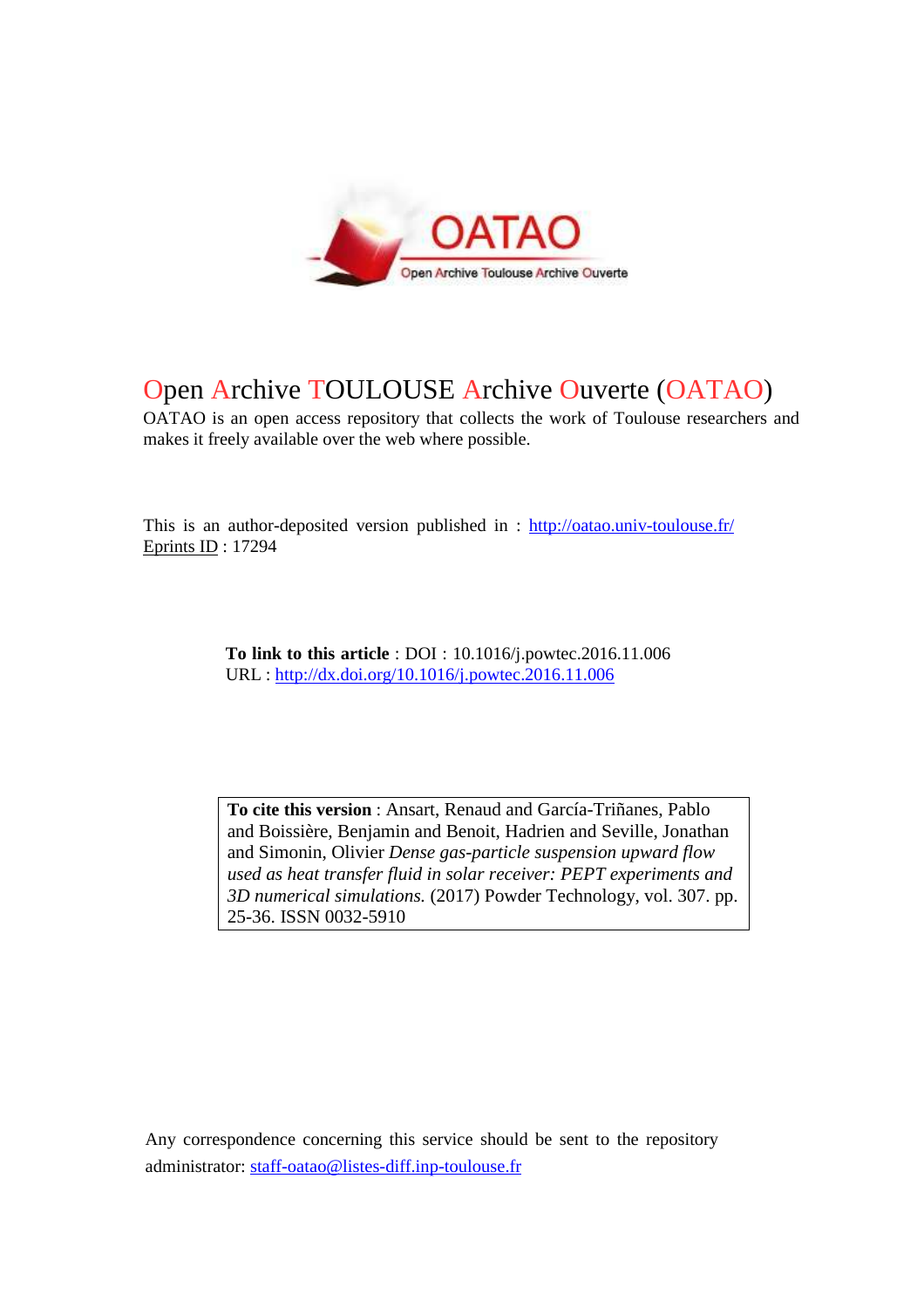# Dense gas-particle suspension upward flow used as heat transfer fluid in solar receiver: PEPT experiments and 3D numerical simulations

Renaud Ansart<sup>a,</sup>\*, Pablo García-Triñanes<sup>b</sup>, Benjamin Boissière<sup>a</sup>, Hadrien Benoit<sup>a</sup>, Jonathan P.K. Seville $^{\rm b}$ , Olivier Simonin $^{\rm c}$ 

a *Laboratoire de Génie Chimique, Université de Toulouse, CNRS, INPT, UPS, Toulouse, France* <sup>b</sup>*Department of Chemical and Process Engineering [J2], University of Surrey, GuildfordGU2 7XH, United Kingdom* c *Institut de Mécanique des Fluides de Toulouse (IMFT), Université de Toulouse, CNRS, INPT, UPS, Toulouse, France*

# A B S T R A C T

A dense particle suspension, also called an upflow bubbling fluidized bed, is an innovative alternative to the heat transfer fluids commonly used in concentrated solar power plants. An additional advantage of this technology is that it allows for direct thermal storage due to the large heat capacity and maximum temperature of the particle suspension. The key to the proposed process is the effective heat transfer from the solar heated surfaces to the heat transfer fluid, i.e. the circulating solid suspension. In order to better understand the process and to optimise the design of the solar receiver, it is of paramount importance to know how particles behave inside the bundle of small tubes. To access to the particle motion in the solar receiver, two different techniques are carried out: experimental using positron emission particle tracking (PEPT) and 3D numerical simulation via an Eulerian n-fluid approach with NEPTUNE\_CFD code. Both numerical predictions and PEPT measurements describe an upward flow at the centre of the transport tube with a back-mixing flow near the wall which influences the heat transfer mechanism. Comparisons between experiment and computation were carried out for the radial profiles of the solid volume fraction, and vertical and radial time-averaged and variance velocities of solid, and demonstrating the capability of NEPTUNE\_CFD code to simulate this peculiar upflow bubbling fluidized bed.

#### *Keywords:* Fluidization PEPT CFD simulation Euler-Euler Dense particle suspension Solar receiver Heat transfer fluid

# **1. Introduction**

Conventional Heat Transfer Fluids (HTF) used in solar power plants have many drawbacks, in particular a limited working temperature domain. A solution to overcome these drawbacks uses solid particles as the HTF. In a new patented concept [11], it is proposed to use a dense particle suspension, also called an upflow bubbling fluidized bed, as the HTF, flowing upwards in an array of tubes at the focus of the solar receiver. The solids can also be used as an energy storage medium. The present study reports work carried out within a FP7 EC project CSP2, http://www.csp2-project.eu, aimed at developing this alternative HTF in order to extend the working temperature. The use of high temperature heat transfer fluids allows operating at high temperature thermodynamic cycles such as super critical and combined cycles in associated steam turbines. Dense particle suspensions will enable operating temperatures over

1000 $\degree$ C limited only by the construction materials of the receivers, compared with 560 ◦ C for the most efficient molten salts currently used, thus increasing the plant efficiency and decreasing the cost per produced kWh. In addition, this new HTF has no lower temperature limitation. Flamant et al. [10] have demonstrated the capacity of dense gas-particle suspensions to transfer concentrated solar power from a tubular receiver to an energy conversion process by acting as a HTF. A mean value of heat transfer coefficient corresponding to 400 W/m<sup>2</sup>K has been measured for standard operating conditions at low temperature and much higher values, up to 1100 W/m<sup>2</sup>K, were measured at temperatures up to 750  $°C$  [1].

The solar receiver consists of one or more multi-tube exchangers, which are the absorbing modules for the solar radiation. The number of exchangers depends on the power of the receiver, and also on the heliostat field configuration. The walls of the tubes are heated by the concentrated solar radiation, and solid particles in dense suspension circulate inside them (Fig. A.1). Boissière et al. [3] have studied the hydrodynamics of upward flow of a gas-solid dense suspension at ambient temperature, in a vertical two tube bundle of small diameter tubes (diameter 34 mm), which have their bases immersed in a

Corresponding author.

*E-mail address:* renaud.ansart@ensiacet.fr (R. Ansart).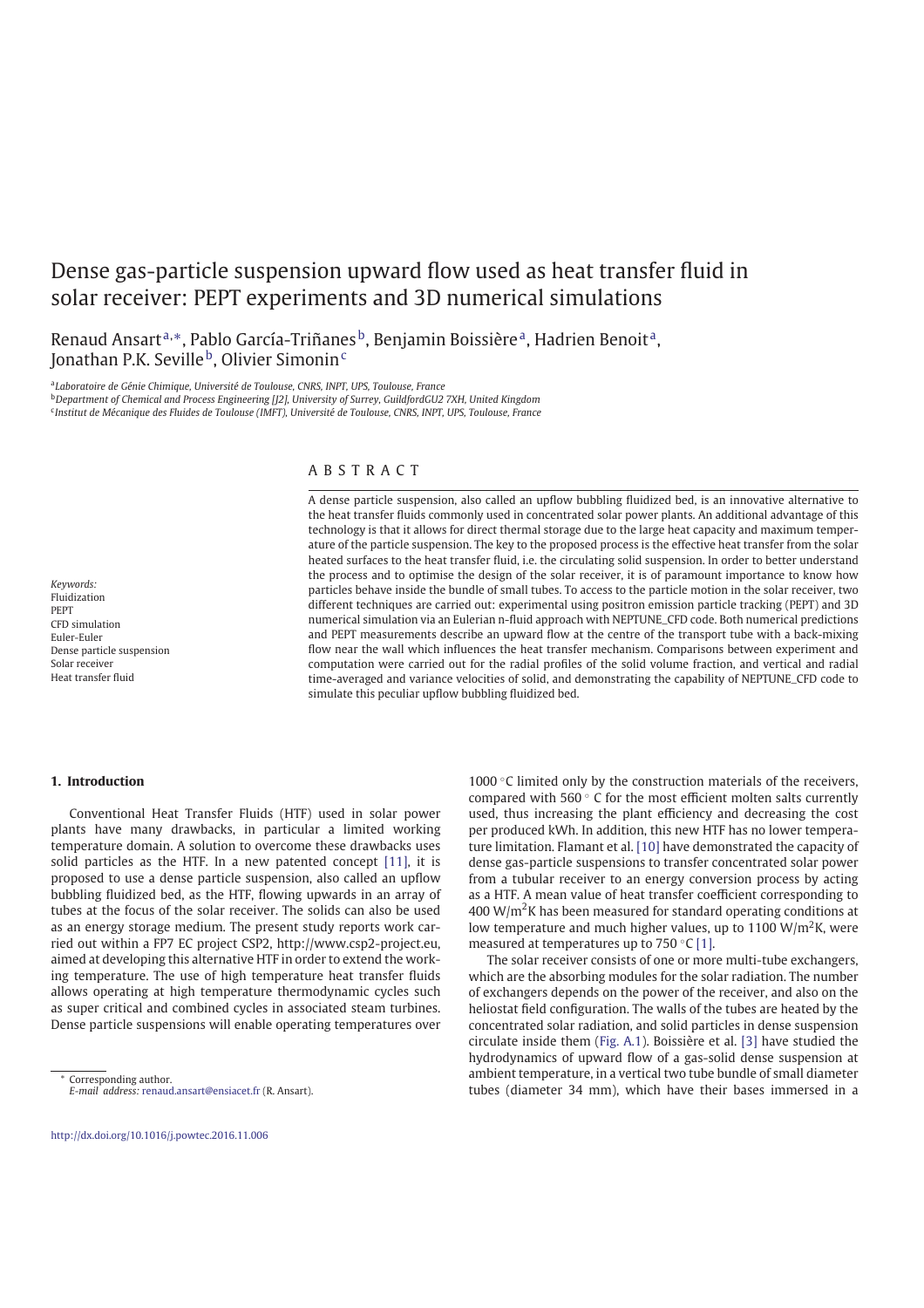

**Fig. A.1.** Schematic view of a module of the solar receiver with dense upward solid flow.

slightly pressurized fluidized bed. The results obtained confirmed that it is possible to ensure stable upward flow of dense gas-solid suspensions in a bundle of tubes in parallel. Operating conditions for stable upward flows of the suspension and an equal repartition of the total solid flow rate between the tubes were determined experimentally. Boissière et al. [3] demonstrated that the suspension at the inlet is under minimum fluidizing conditions at any solid flow rate. Hence, the gas velocity in the tube is the sum of the aeration velocity and the minimum fluidization velocity.

The key to the proposed process is effective heat transfer from the solar heated surfaces to the heat transfer fluid, i.e. the circulating solid suspension. In order to understand this fully and so optimise the design of the solar receiver, it is of paramount importance to know how particles behave inside the bundle of small tubes within it. Indeed, the radial movement induces particle renewal at the wall, and determines the amount of heat removed from the wall to the bulk of the bed. To access to the particle motion in the solar receiver, two different techniques (experimental and numerical) are employed in this study. Measurement of particle motion in opaque suspensions such as this is difficult since conventional optical methods cannot be applied. Positron emission particle tracking (PEPT) is used here since it is the only non-intrusive method that is capable of giving detailed information on the particle circulation within the tubes.

The two CFD approaches commonly used for exploring fluidized bed systems are Eulerian-Lagrangian and Eulerian-Eulerian models. In the Eulerian-Lagrangian approach, particles are modelled as discrete elements and the Newtonian equations of motion for each individual particle are solved, with inclusion of the effects of particle collisions and forces acting on the particles due to the gas [32]. The particle-particle and particle-wall interactions may be accounted for in a deterministic manner rather than stochastic. This method is computationally expensive when the number of real particles to be tracked is high (more than 10<sup>10</sup> particles in our geometry). The silicon carbide particles used are less than 100 *lm* in diameter, so considering the solar receiver dimensions more than several billion of particles have to be considered. As the computation demands are considerable and limiting, the Eulerian-Lagrangian approach is limited to simulation of lab-scale fluidized beds with large particles. In the Eulerian-Eulerian model, the two phases are treated as interpenetrating continua and separated but coupled mass, momentum and energy Eulerian transport equations are written for the fluid and particle phases. The kinetic theory of granular flow and frictional theory are used to describe the rheology of the particle phase. This model is the most frequently used approach for predicting the dynamic behavior of fluid particle systems on a large scale up to and even including commercial-scale reactors [8].

The aim of this study is to examine the capability of the mathematical models implemented in NEPTUNE\_CFD code to predict the behavior of an upflow bubbling fluidized bed by comparison with very accurate experimental measurements and to enhance the understanding of the physical mechanisms involved. The goal is to achieve the couple the hydrodynamics and the heat transfer in order to optimise the design of the solar receiver.

#### **2. Experimental description: PEPT technique**

Positron emission particle tracking (PEPT) is a technique for tracking a single radioactive tracer particle. It allows non-invasive observation of the motion of a single particle within a dense bed of similar particles. PEPT uses positron emitting radioisotopes which have the unique attribute that their decay leads to simultaneous emission of a pair of back-to-back  $\gamma$ -rays. From the detection of a small number of such pairs the tracer position can be determined by triangulation. As a result accurate tracking is possible even in very dense systems involving significant γ-ray attenuation and scattering.

Using the positron camera at the Positron Imaging Centre (University of Birmingham) a SiC tracer particle moving in the upflow bubbling fluidized bed can be located by PEPT to within 0.5 mm (in 3 dimensions). The PEPT technique employs an iterative algorithm [22] to discard outlying data arising from scattered radiation. Once the parameters of the algorithm are selected, the tracking of a tracer particle for an extended period of time in a closed, circulating system builds up an integrated picture of particle behavior at each point in space and this allows the visualisation of the particle behavior and reconstruction of maps of axial and radial movement, circulation times and pseudo-density (using the PEPT "occupancy" function). The resulting locations are of the form (*t<sup>k</sup>* , *x<sup>k</sup>* , *yk* , *z<sup>k</sup>* ).

The tracers can be produced either by direct irradiation of the sample in a cyclotron, converting oxygen in the sample directly to  $18F$ , or by irradiation of water, which is then exchanged with, or attached to, molecules on the surface of the tracer. SiC hardly adsorbs  $18$ F; therefore in a separate project a technique was developed for depositing a very thin layer of  $Al_2O_3$  on SiC tracer particles under ambient conditions using gas-phase deposition in a fluidized bed [30]. The core-shell particles produced were identical in properties that affect the hydrodynamic behavior in the bed (density, shape and size). The density comparison between uncoated SiC and the sample coated with 40 cycles is detailed in [30]. A density difference of 0.8*%* is measured, which is a negligible difference. A single tracer particle was then mixed with other SiC particles and added to the Dispenser Fluidized Bed (DiFB). The tracer is supposed to be representative of all the particles of the bed, these are treated as statistically indistinguishable and therefore the trajectories are considered equivalent. In order to obtain sufficient experimental data it was necessary to operate this rig in a continuous circulation mode so that sufficient passes of the radioactive tracer could be observed. A Geiger counter was used to detect the particle as it entered the uplift transport (length 1.1 m) to check that the tracer particle was circulating in the experimental loop. A sketch of the single 30 mm ID tube in the circulating experimental rig is shown in Fig. A.2 (left). On the right a photo depicts the disposition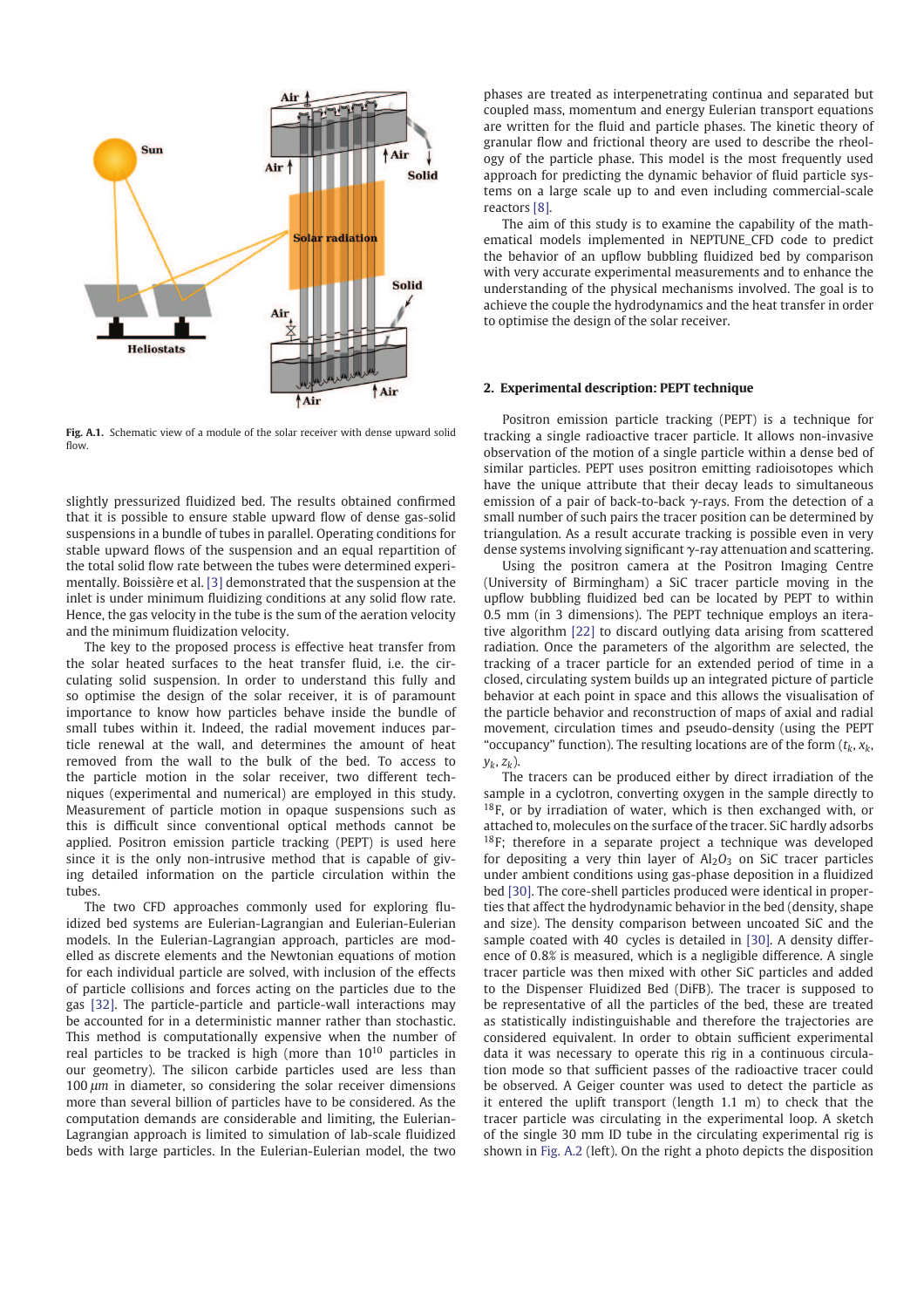

**Fig. A.2.** Schematic drawing of the experimental rig (left) and location of the single tube circulating apparatus positioned relative to the detectors (right).

| Tapic A.I                                                                                                                                                     |                    |                                |                            |                                     |                             |                                   |                                                 |
|---------------------------------------------------------------------------------------------------------------------------------------------------------------|--------------------|--------------------------------|----------------------------|-------------------------------------|-----------------------------|-----------------------------------|-------------------------------------------------|
| Experimental conditions. *Between $y=150$ mm and 250 mm above the aeration, where y is the vertical coordinate with respect to the bottom of the PEPT camera. |                    |                                |                            |                                     |                             |                                   |                                                 |
| $U_{mi}$<br>(mm/s)                                                                                                                                            | $U_{mb}$<br>(mm/s) | Fluidization velocity<br>(m/s) | Aeration velocity<br>(m/s) | Fluidization flowrate<br>$(Nm^3/h)$ | Aeration flowrate<br>(NL/h) | Venturi nozzle flowrate<br>(NL/h) | Net solids mass flux*<br>(kg/s/m <sup>2</sup> ) |
|                                                                                                                                                               |                    | 0.096                          | 0.04                       | 4.0                                 | 190                         | 48                                | 27.2                                            |

of the set-up during the PEPT experiments, with the two positron "cameras" on each side.

**Table A.1**

The dense upward-flowing suspension rises up the transport tube, which has additional aeration, and terminates in a cyclonelike disengaging zone. From here the disengaged solids fall under gravity into a downcomer. It is necessary to feed particles from the downcomer into the pressurized DiFB in a controlled way using a purpose-designed venturi nozzle [13]. In the experiments, the PEPT camera was able to locate and track particles over a height of 500 mm, from the top of the DiFB, including the region situated just before the aeration port. In this way it was possible to obtain a distribution of all locations in the transport tube over a typical 2-h experimental run (half life of  $^{18}F = 110$ min).

For purposes of comparison with the simulation results a region situated 10 cm above the aeration port will be considered here. The operating parameters including aeration flow rate of the uplift transport tube, air flow in the venturi and fluidisation flow rate were selected to ensure steady flow of solid in the tubes, so that the results have high statistical significance, as reported in previous experiments [13]. The flow in the vertical tubes is greatly influenced by the fluidisation flow rate of the DiFB and the amount of aeration introduced directly to the tube. Table A.1 summarizes the operating conditions for the experiments carried out in this study, which were kept constant.

The position data were generated in a Cartesian coordinate system, which is convenient for viewing projections on the coordinate planes. Fig. A.3 shows an example of a tracer particle moving upwards with time, where *y* is the vertical coordinate. As in related work on bubbling beds by Stein et al. [27], vertical motion consists of a series of vertical "jumps" which are associated with bubble motion, interspersed with quiescent periods in which the particle may descend in the downward-flowing dense phase between bubbles. The information obtained from PEPT yields a continuous trajectory of a single labelled particle while present in the field of view.

During this PEPT experiment, the tracking precision of a 68 *lm* tracer reaches 0.85 mm in 3D with a location frequency of 10 Hz for a tracer moving at 0.2 m/s. Acrylic perspex was chosen specifically for the construction of the apparatus for this experiment because of its low gamma ray attenuation. The length of the tube is 500 mm and the precision was found to be at least 0.6 mm [13]. (Tracking can still be performed in apparatus of higher attenuation, but precision is then reduced.).



Fig. A.3. Example of individual trajectory against time (Fluidization velocity= 0.096m/s, Aeration velocity=0.04m/s).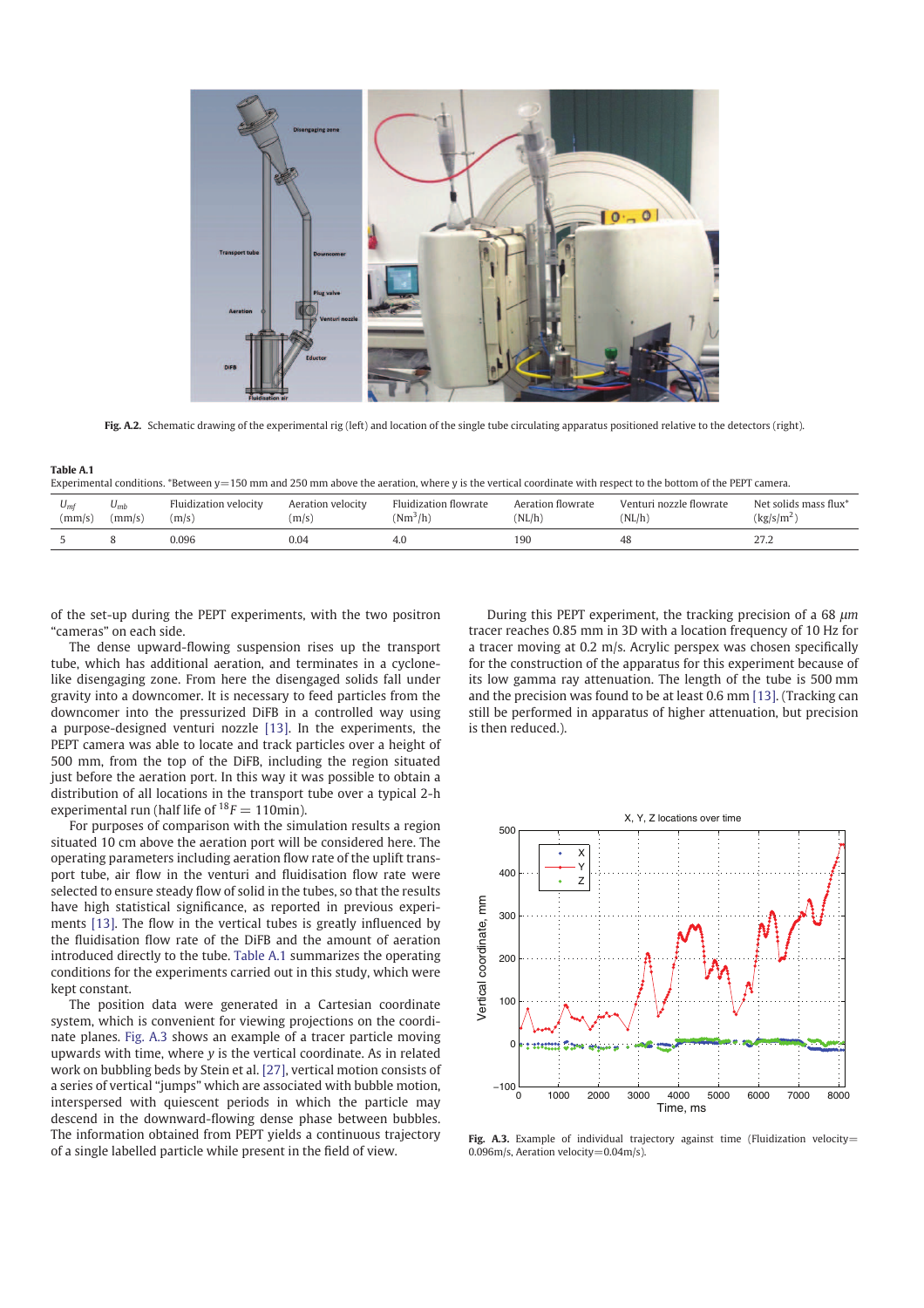#### *2.1. Determination of solid volume fraction*

Let us define a cylindrical grid of annular cells, the occupancy of each cell ' *Oc*′ being defined as the fraction of the overall experimental duration  $t_T$  which the tracer spends in each cell and is given by:

$$
Oc = \frac{\sum_{n=1}^{n_{pass}} \tau_{cell,n}}{t_T}
$$
 (1)

where  $\tau_{cell,n}$  is the single-pass residence time of the particle for pass *n* in a given cell. *npass* is the total number of passes through the cell during the experiment. If we assume that all the particles are statistically indistinguishable (ergodicity) then *Oc* can be written as the ratio of  $N_{cell}$  the mean number of particles in the cell to  $N_T$  the total number of particle in the tube:

$$
Oc = \frac{N_{cell}}{N_T} \tag{2}
$$

The time outside the field of view is also tracked and it represents on average between 3 and 4.5 times the time spent inside the transport tube depending on the experimental conditions.

The mean solid volume fraction of particle is calculated as follows:

$$
\alpha_p = \frac{N_{cell} \cdot m_p}{\rho_p \cdot v_{cell}} = \frac{N_T \cdot Oc \cdot m_p}{\rho_p \cdot v_{cell}} = \frac{Oc \cdot M_T}{\rho_p \cdot v_{cell}}
$$
(3)

where  $m_p$  is the mass of one particle,  $M_T$  is the overall mass of the powder contained in the system and *vcell* represents the volume of the cell considered.

The calculation of the time-average value for each corresponding element in the circumference gives the plot presented in Fig. A.8.

#### *2.2. Determination of time-averaged Eulerian solid velocity*

To diminish the effect of the individual location error on the velocity determination, the local instantaneous particle velocities are calculated using an interpolation from six subsequent particle locations. The particle velocity in direction *i* at the *k*th particle track location, *up*,*<sup>i</sup>* (*tk* ), is calculated from successive values of location, *Pk*,*<sup>i</sup>* the *i*th component of the point in space at time *t<sup>k</sup>* :

$$
u_{p,i}(t_k) = 0.1 \left( \frac{P_{k+5,i} - P_{k,i}}{t_{k+5} - t_k} \right) + 0.15 \left( \frac{P_{k+4,i} - P_{k-1,i}}{t_{k+4} - t_{k-1}} \right) + 0.25 \left( \frac{P_{k+3,i} - P_{k-2,i}}{t_{k+3} - t_{k-2}} \right) + 0.25 \left( \frac{P_{k+2,i} - P_{k-3,i}}{t_{k+2} - t_{k-3}} \right) + 0.15 \left( \frac{P_{k+1,i} - P_{k-4,i}}{t_{k+1} - t_{k-4}} \right) + 0.1 \left( \frac{P_{k,i} - P_{k-5,i}}{t_k - t_{k-5}} \right)
$$
(4)

The 6-point method used for PEPT introduces some smoothing (particularly in chaotic/turbulent systems) but reduces the overall error in velocity calculations. The instantaneous tracer particle velocity can be calculated according to Eq. (4). For overlapping sets, the tracer particle velocity is obtained by comparing 11 consecutive locations [28] and performing a weighted rolling average by replacing each data point with the average of the neighbouring six estimates of the resulting velocities.

During each loop, the tracer particle left the detectable range, because the PEPT detectors only covered approximately 500 mm of the transport tube. Therefore, the readings immediately before exit and after return of the particle were discarded for the purposes of velocity determination. The velocity is subsequently assigned to the cell considering the interpolation over 11 consecutive locations of the tracer particle which reduces the effect of PEPT measurement error on the results.

Finally, the time-averaged particle velocity is given by:

$$
U_{p,i} = \frac{1}{n_{meas}} \sum_{i=1}^{n_{meas}} u_{p,i}(t_k)
$$
\n<sup>(5)</sup>

where *nmeas* is the number of measurements in the cell.

The time-variance of solid phase velocity is defined as follows:

$$
\sigma_{p,i}^2 = \frac{1}{n_{meas}} \sum_{n=1}^{n_{meas}} (u'_{p,i})^2
$$
 (6)

where  $u_{p,i}' = u_{p,i}(t_k) - U_{p,i}$  is the solid fluctuating velocity.

The locations in PEPT occur at random time intervals due to the random nature of radioactive decay, and due to the inefficiencies in detection. The average value of velocity error for PEPT is reasonable due to the six-point-averaging method, however the standard deviation of the error for this particular set of data is 0.2 m/s. The location precision has been dominated by errors in the *z* direction (0.6 mm) because of the low number of detection elements along the axis [13]. This filter will smooth the data by removing high-frequency events however it may be too restrictive in the case of the radial component.

#### **3. Numerical simulation description: Euler n-fluid approach**

Three-dimensional numerical simulations are carried out using the code NEPTUNE\_CFD. This Eulerian n-fluid unstructured parallelized multiphase flow software has been developed in the framework of the NEPTUNE project financially supported by CEA (Commissariat à l'Energie Atomique), EDF (Electricite de France), IRSN (Institut de Radioprotection et de Sureté Nucléaire), and AREVA-NP [18]. The modelling approach for poly-dispersed fluidparticle flows is implemented by the Institut de Mécanique des Fluides de Toulouse (IMFT) in the NEPTUNE CFD V1.08 version. The numerical solver has been developed for High Performance Computing [20,21].

#### *3.1. Mathematical models*

The Eulerian n-fluid approach used is a hybrid method [19] in which the transport equations are derived by phase ensemble averaging for the continuous phase and by use of the kinetic theory of granular flows supplemented by fluid effects for the dispersed phase. The momentum transfer between gas and particle phases is modelled using the drag law of Wen and Yu [31], limited by the Ergun [6] equation for dense flows [9,14]. The collisional particle stress tensor is derived in the frame of the kinetic theory of granular media [2]. In the present study the gas flow equations are treated as laminar because the gas Reynolds stress tensor in the momentum equation is neglected compared to the drag term. For the solid phase, a transport equation for the particle random kinetic energy,  $q_p^2$ , is solved. The gas-particle turbulent correlation is negligible. The effects of the particle-particle contact force in the very dense zone of the flow are taken into account in the particle stress tensor by the additional frictional stress tensor [26].

#### *3.2. Numerical parameters*

#### *3.2.1. Geometry*

The geometry is that used by Boissière et al. [3] simplified to access to the gas pressure drop in a longer tube. Only one tube of the solar receiver was simulated and the volume of the pressurized fluidized bed was divided by two. The tube diameter for the simulation is 34 mm instead of 30 mm for the PEPT experiments. As the two tube diameters are very close, the authors believe that this difference does not have a significant effect on the hydrodynamics.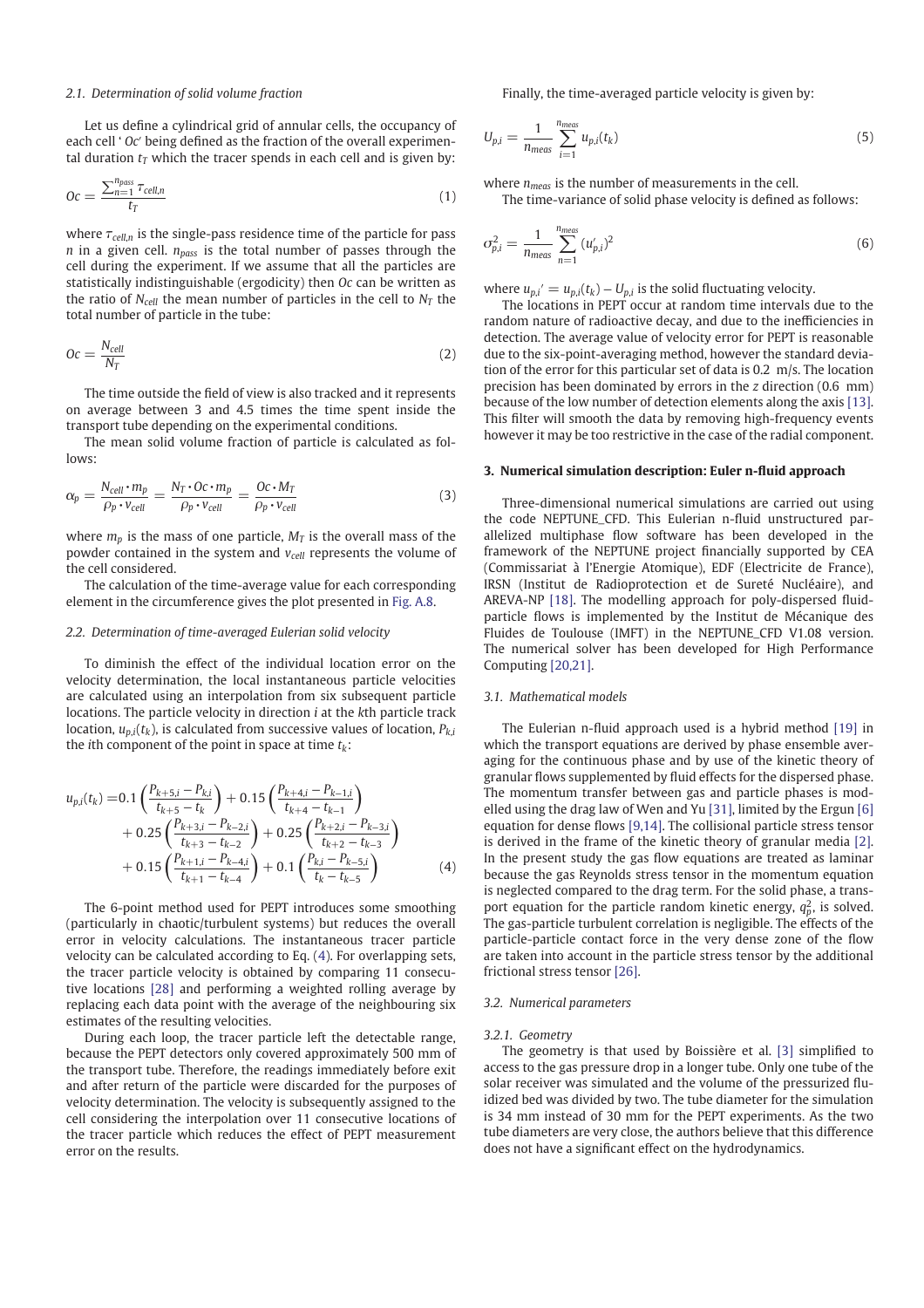

**Fig. A.4.** 3D mesh for the numerical simulation 1,650,000 cells.

#### *3.2.2. Mesh*

The mesh (Fig. A.4) is composed of 1,650,000 hexahedra, based on the O-grid technique with approximately  $\Delta_r = 1.2$  mm and  $\Delta$ <sup>z</sup> = 1.5 mm. The DiFB has a horizontal sectional area of 0.04 m<sup>2</sup> (20 cm X 20 cm), a height of 40 cm and is equipped with a lateral solid entrance. A tube of 2.05 m height and 34 mm in internal diameter has its lower end submerged in the DiFB to a distance of 10 cm from the gas distributor. Secondary air injection, hereafter termed "aeration", is set at 57 cm from the bottom of the tube.

#### *3.2.3. Phase properties*

The properties of the SiC particles used for the experimental measurements are presented in Table A.2. The experiments were carried out at ambient temperature and the fluidization gas was air.

Fig. A.5 shows the silicon carbide particles. It can be observed that the particle are strongly non-spherical and polydispersed. The first simulations carried out using the Sauter diameter of the particle size distribution (PSD) showed that the numerical results strongly underestimated the bed suspension void fraction. This result could be explained by reference to Fig. A.6 which shows predictions for the bed void fraction at a given multiple of the minimum fluidization velocity as a function of particle diameter; "classical" drag law predictions due to Wen and Yu, and Ergun are shown and assume homogeneous expansion. The point shown is for the experimental value of the void fraction under these conditions. Clearly this is not consistent with the predictions, possibly because of the combination of shape factor and size distribution effects. To take into account



**Fig. A.5.** SEM photograph of silicon carbide particles.



**Fig. A.6.** Evolution of the void fraction of a dense fluidized bed of silicon carbide particles by assuming an homogeneous expansion for a fluidization velocity  $V_f = 2 \times U_{mf} =$ 10mm/s.

the non-sphericity of particles in the drag term Loth [17] proposed a correction to the Wen and Yu drag law using the coefficients (C*shape* and f*shape*):

$$
Re_p^* = \frac{C_{shape} Re_p}{f_{shape}},\tag{7}
$$

$$
C_d^* = \frac{C_d}{C_{shape}}.\tag{8}
$$

where  $Re_p = \alpha_g \frac{\rho_g |\vec{v}_r|_p dp}{\mu_g}$  is the particle Reynolds number. The spheroidal shape factor *f shape* is inversely proportional to the change in terminal velocity since the drag dependence is linear in creeping flow (*Rep*). It ranges from 1 for a sphere to 1.19 for a tetrahedron. *Cshape* can be thought of as a Newton-drag correction. It ranges from 1 for a sphere to 4.5 for a tetrahedron.



**Fig. A.7.** Instantaneous field of solid volume fraction. On the left: an overall view of the geometry, at the center: a cross section view at the center of the column and on the right: enlargement of the cross sectional view of the bottom part.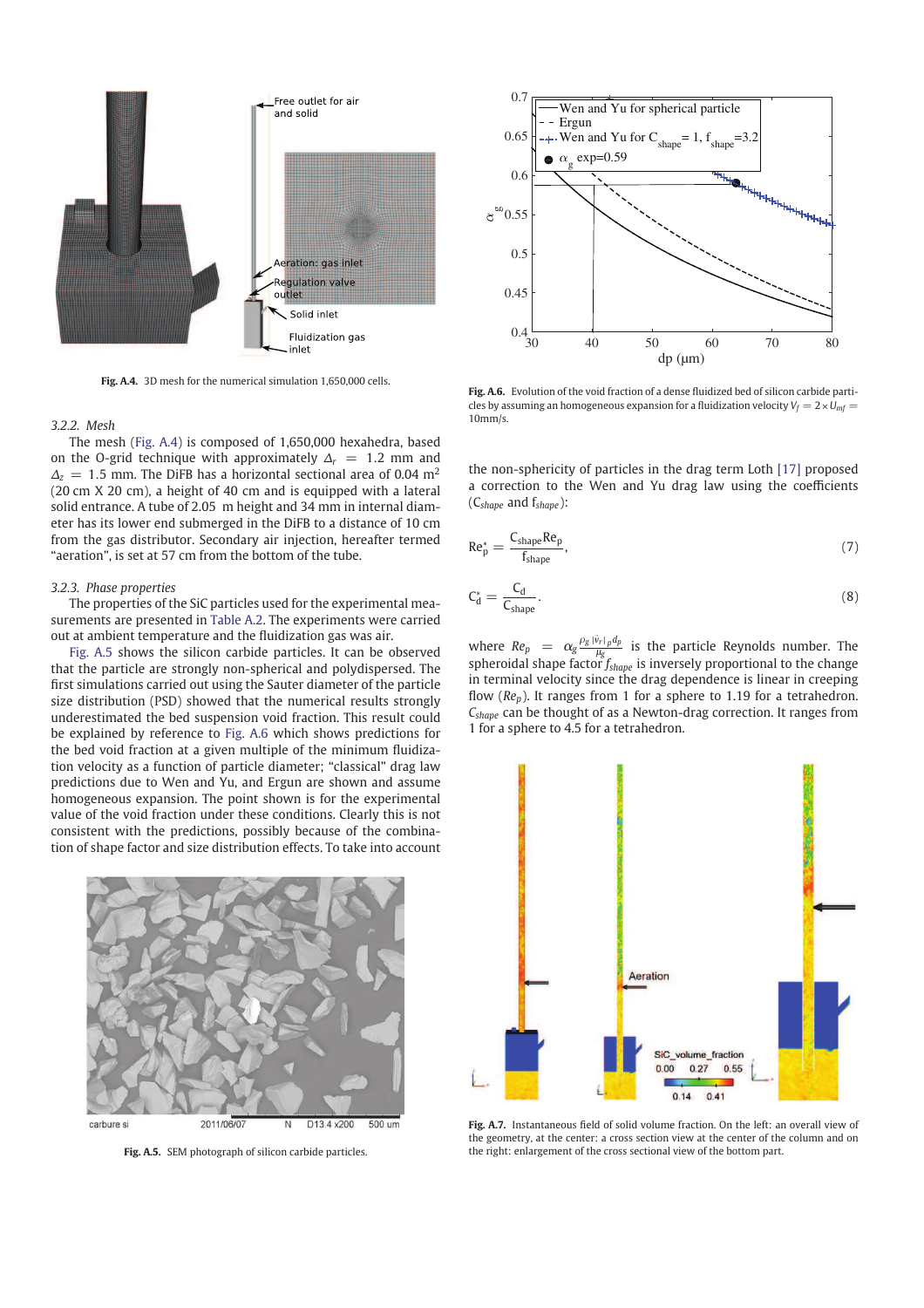

**Fig. A.8.** Radial profile of time-averaged solid volume fraction at 10 cm above the aeration level.

In the creeping flow regime  $Re_p \ll 1$ , as encountered in this study, the parameter to take into account is *f shape*. According to the Wen and Yu drag law, Fig. A.6 shows that a value of *f shape* of 3.2 over range of Loth value recommended.

Hence for the numerical simulations, the classical drag laws without shape correction have been retained by assuming a monodispersed mean diameter of 40 *l*m for the silicon carbide particles. This mean diameter predicts a void fraction for homogeneous bed expansion in good agreement with the experimental measurement.

The gas density is a function of gas pressure and obtained by following the ideal gas law with a constant temperature of 293K.

The phase properties used for the simulation are summarized in Table A.3.

*3.2.4. Boundary conditions*

The geometry is composed of three inlets:

- The fluidization gas distributor, which is a wall for the particles and where an air flow rate of 2.268 kg/h is imposed. This air flow rate corresponds to a superficial gas velocity of 1.66cm/s  $\approx$  3  $\times$  *U<sub>mf</sub>*, where *U<sub>mf</sub>* is the minimum fluidization velocity.
- The lateral injection of solid in the DiFB with a solid flow rate imposed of 25.5kg/s/ $m^2$  (relative to the tube surface) with a

#### **Table A.2**

Properties of SiC used in the experiments. The PSD is determined by the Malvern Mastersizer2000 using a laser diffraction method. The minimum fluidization velocity *Umf*, the minimum bubbling velocity *Umb* and their associated void fractions  $\alpha_{emf}$  and  $\alpha_{mh}$  were experimentally determined by the Davidson and Harrison [5] method.

| Parameter              | Value                    |
|------------------------|--------------------------|
| $d_{10}$               | $44 \mu m$               |
| $d_{50}$               | $79 \mu m$               |
| $d_{90}$               | $130 \mu m$              |
| $d_{32}$               | $64 \mu m$               |
| Particle density       | $3210$ kg/m <sup>3</sup> |
| $U_{\rm mf}$           | $5 \text{ mm/s}$         |
| $\alpha_{g,mf}$        | 0.57                     |
| $U_{mb}$               | $8 \text{ mm/s}$         |
| $\alpha_{\text{g},mb}$ | 0.59                     |

# **Table A.3**

Phases properties used for the numerical simulation.

| Parameter                  | Value                    |
|----------------------------|--------------------------|
| Gas density $P = 101325Pa$ | $1.204\text{kg/m}^3$     |
| Gas viscosity              | $1.85.10^{-5}$ Pa • s    |
| Particle diameter          | $40 \mu m$               |
| Particle density           | $3210$ kg/m <sup>3</sup> |

solid volume fraction of 0.5. The gas mass flow rate imposed by this injection is extremely low relative to the other gas flows at 5.209 • 10−9kg/s which corresponds to a gas velocity of 4 cm/s in the tube as for the experimental rig.

• The aeration is a gas inlet set at 56.4 cm from the lower end of the tube where a gas mass flow rate of  $5.3875 \cdot 10^{-5}$ kg/s is imposed.

The superficial gas velocity in the tube is equal to 4.5  $\text{cm/s} = 9U_{\text{mf}}$ (sum of both aeration and gas coming from DiFB as discussed above).

The geometry is also composed of two outlets with an imposed pressure equal to atmospheric pressure: the top of the tube is a free outlet for air and particles, and an outlet placed at the top of the DiFB imitates the regulation valve. The pressure regulation valve is modeled as a pressure loss implemented on the cells of the valve conduit introduced so as to keep a constant pressure inside the DiFB equal to the atmospheric pressure plus 240 mbar.

The wall-type boundary condition is no-slip for the two phases.

#### *3.3. Simulation progress*

The numerical simulations have been performed on parallel computers with 140 cores. A numerical simulation is divided into two steps: a transitory step to reach a predicted constant total mass of particles in the column (solid mass flow rate injected equal to solid mass flow rate leaving the geometry) and an established regime during which the statistics are computed for 400 s. The time-average of the solid flow variable  $\chi_p$  is defined by:

$$
\frac{\sum_{n} \chi_{p}(X, t_{n}) \alpha_{p}(X, t_{n}) \Delta t_{n}}{\sum_{n} \alpha_{p}(X, t_{n}) \Delta t_{n}}
$$
\n(9)

and the time-variance by:

$$
\overline{\chi'_p(X)^2} = \overline{\left[\chi_p(X, t_n) - \overline{\chi_p(X)}\right]^2} \tag{10}
$$

where  $\alpha_p$  and  $\rho_p$  are respectively the volume fraction and the density of the particle, and  $\Delta t$  the time step.

# **4. Results and discussion**

The numerical results for gas pressure drop along the tube are in very good agreement with the experimental measurements obtained by Boissière et al. [3] (Table A.4). As can be noticed, the numerical simulations predict perfectly the decrease of the gas pressure due to the aeration. Below the aeration, the mean solids volume fraction is equal to 43% and this decreases to 36% above the aeration. This decrease of the solids volume fraction can be observed in Fig. A.7. The

| Table A.4 |                                                   |
|-----------|---------------------------------------------------|
|           | Time-averaged gas pressure drop at the wall on 50 |

|                    | Exp. data $[3]$      | Numerical results    |
|--------------------|----------------------|----------------------|
| Below the aeration | $136 \text{ mbar/m}$ | $135 \text{ mbar/m}$ |
| Above the aeration | $115 \text{ mbar/m}$ | $117$ mbar/m         |

cm height.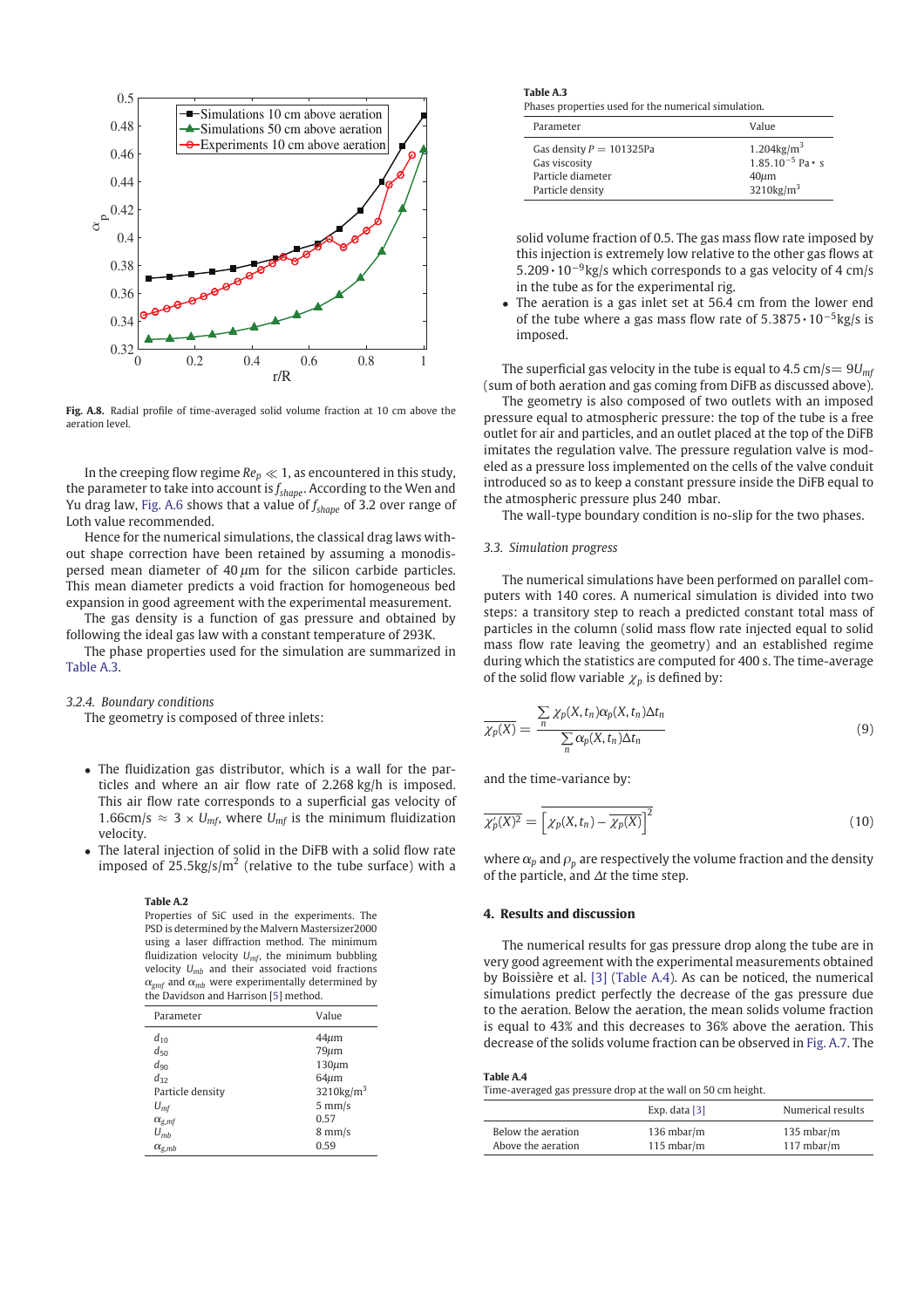

**Fig. A.9.** Radial profiles of time-averaged vertical velocity and mass flux of solid phase at 10 cm above the aeration point.

solid is injected into the DiFB from the right side of the geometry. The height of solid in the DiFB is controlled by the pressure imposed at the surface of the bed.

#### *4.1. Experimental vs. simulation results*

The PEPT measurements and the numerical predictions are compared as radial profiles of flow variables extracted at 10 cm above the aeration level. This position, imposed by the experimental mockup, is close to the aeration and we can presume that the flow is not fully stabilized. As the simulated tube is about two meters in height, the influence of the distance from the aeration is also discussed. The numerical predictions are plotted at 10 cm and 50 cm above the aeration. As the diameters of tubes used in the experiment and in the simulation are not exactly the same (30 mm for the experiment and 34 mm for the numerical simulation) the radial position is normalized by the tube radius. Moreover, owing to the axisymmetry of the tube receiver, the time-averaged flow may be assumed to obey cylindrical symmetry. So, spatial averaging of the time-averaged variables was performed in the azimuthal direction.

Fig. A.8 shows the radial profile of the solids volume fraction. PEPT measurements and numerical predictions both present a minimum at the center of the tube and a maximum near the wall. These results are in relatively good agreement with a slight over-prediction from the model. When the distance from the aeration increases, the solid volume fraction decreases. Indeed, the size and velocity of the bubbles increase as a function of the height in the tube which increases the bed expansion.

Fig. A.9 shows the vertical component of the solids phase velocity and the associated solids mass flux defined as the product of this vertical velocity, the solids volume fraction and the solids density. The numerical results and the experimental data for the vertical component of solid flux are similar, with a maximum value at the center and a negative minimum close to the wall; this is due to bubble rise in the center of the tube.

Fig. A.10 shows the solids velocity vectors with the field of solid volume fraction in background. An upward flow in the center of the tube and a downward more concentrated solid flow near the wall are clearly observed. A rotating vortex can be observed near the wall. This trend is the same as that normally observed in dense bubbling fluidized beds [12]. In the present study, the time-averaged solids flow direction reverses at approximatively 78% of the tube radius. This downward flow has a strong influence on the behavior of the heated dense particle suspension inside the solar receiver. Indeed, the particle suspension will be heated prior to reaching the irradiated area by the hot flow coming from the upper zone. This is confirmed by the temperature measurements conducted by the authors' partners in an experimental solar receiver [1]. It can be noticed, that the downward solid mass flux is slightly overestimated by the numerical simulations. The extrema of the solid mass flux, as does the velocity, increase as a function of the height in the tube due to the increase of the bubbles velocity.

Fig. A.11 presents the upward and absolute values of downward mean vertical solids mass flux. At 10 cm above the aeration, the downward solids mass flux is very low but not zero at the center of tube, at about 25  $\text{kg/s/m}^2$ , and very high at the wall, at about 180 kg/s/ $m^2$ . This trend of downward vertical solids mass flux is the reverse of the upward solids mass flux with a maximum at the center of the tube and minimum near the wall. With the increase of the height in the tube, the downward solid mass flux decreases at the center of the tube while the upward solid mass flow increases. At the wall, the reverse phenomenon is observed. The ratio between the upward and the downward solid mass flux does not change with the increase of the distance from the aeration.



**Fig. A.10.** Time-averaged solid vector velocity with selected pathline of particle, and solid volume fraction for a section of the riser tube between 45 cm and 50 cm above the aeration point predicted by numerical simulations.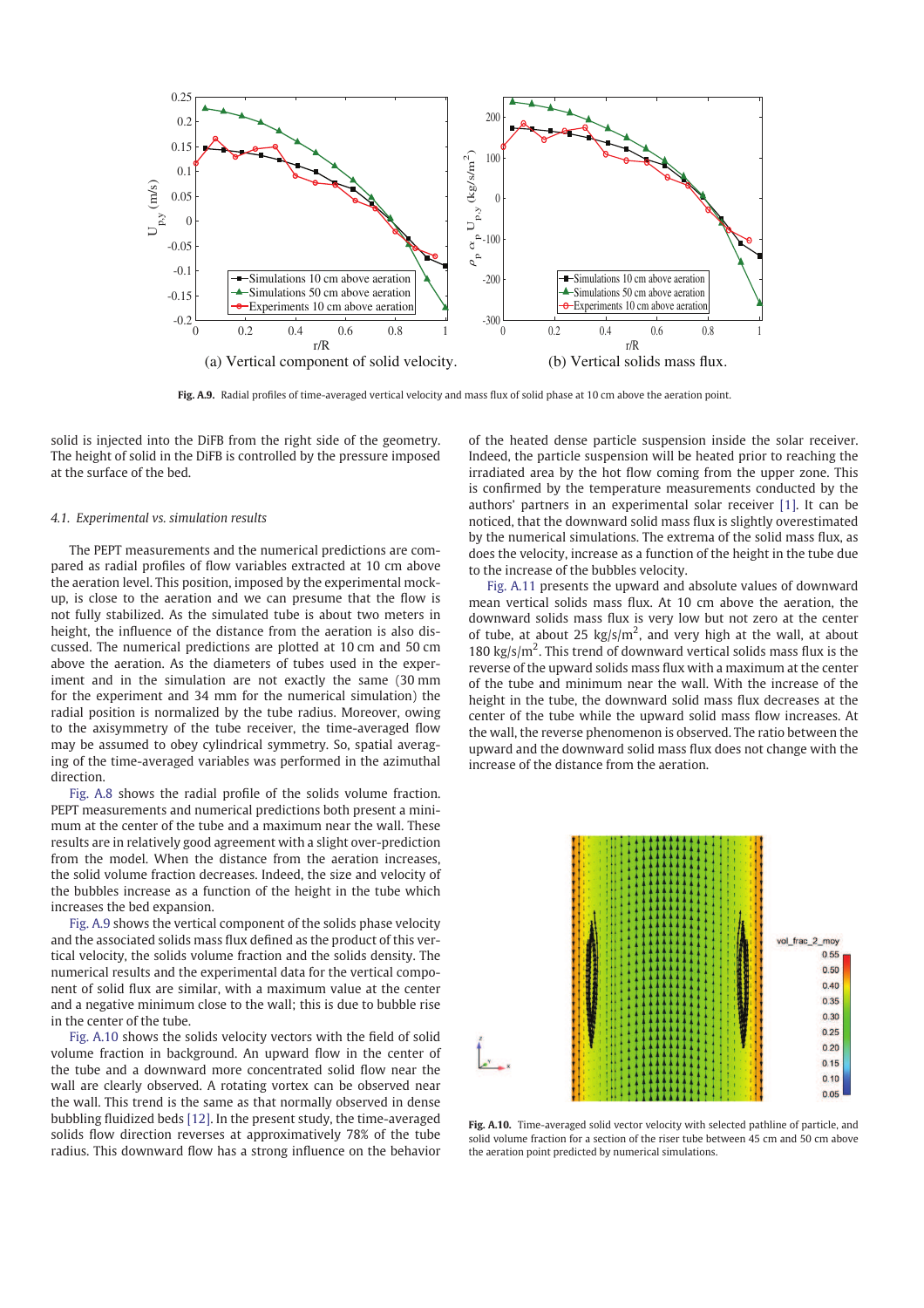

**Fig. A.11.** Radial profile of time-averaged upward and absolute value of downward solids mass flux at 10 cm above the aeration level.

Fig. A.12 shows the norm of the time-averaged horizontal components of solids velocity  $(\sqrt{U_{p,x}^2 + U_{p,z}^2}$ , *x* and *z* are the directions perpendicular to the gravity direction), which corresponds to the time-averaged radial velocity by assuming that the azimuthal component of solids velocity is equal to zero by axisymmetry of the geometry, and the associated solids mass flux. The numerical predictions and experimental results are in good agreement in the central part of the tube. However, a discrepancy can be observed near the wall. Indeed, the experimental measurements do not tend to zero at the wall probably due to the error location reported in the horizontal *z* direction as mentioned before. The simulations seem more realistic as far as the horizontal radial velocity is concerned. It should also be noted that the comparison is made very close to the aeration point, where the flow is not fully established. Thus, the norm of horizontal solids velocity is not equal to zero. It is also noteworthy that the numerical value of this velocity decreases very fast a few tens of centimeters above the aeration point and tends to zero. The horizontal velocity is three times lower than the vertical one in the center of the tube; the flow is not isotropic and predominantly vertical. The horizontal solids mass flux decreases, as does the velocity, from the center to equal zero at the wall. However, the simulation results seem to decrease faster than the experimental data near the wall. This radial movement of the particle is very important for heat exchange between the wall and the particle suspension, in order to avoid "hot spot" developing at the wall.

Fig. A.13 presents radial profiles of vertical and horizontal components of time variance of solids phase velocity. In the numerical approach the solids velocity time variance is the sum of a predicted  $part (-u_{p,x}/u_{p,x'} >, u_{p,y}/u_{p,y'} >, u_{p,z}/u_{p,z'} >)$  which corresponds to the collective motion of particles and a modelled uncorrelated part  $(q_p^2)$ . This last part is less than 10<sup>-5</sup>m<sup>2</sup>/s<sup>2</sup> and could be negligible compared to the fluctuations of the predicted solid velocity. The PEPT data and numerical simulations are in good agreement for the vertical variance. Thus, the numerical simulations are able to predict the vertical mixing of the particles well. At the center of the tube the standard deviation of the vertical component of solids velocity is of the same order ( $\approx$  0.2 m/s) as the time-averaged vertical solids velocity. This means that the instantaneous particle velocity can be negative at the center leading to non-zero downward



**Fig. A.12.** Radial profiles of time-averaged horizontal solid velocity and mass flux of particle at 10 cm above the aeration point.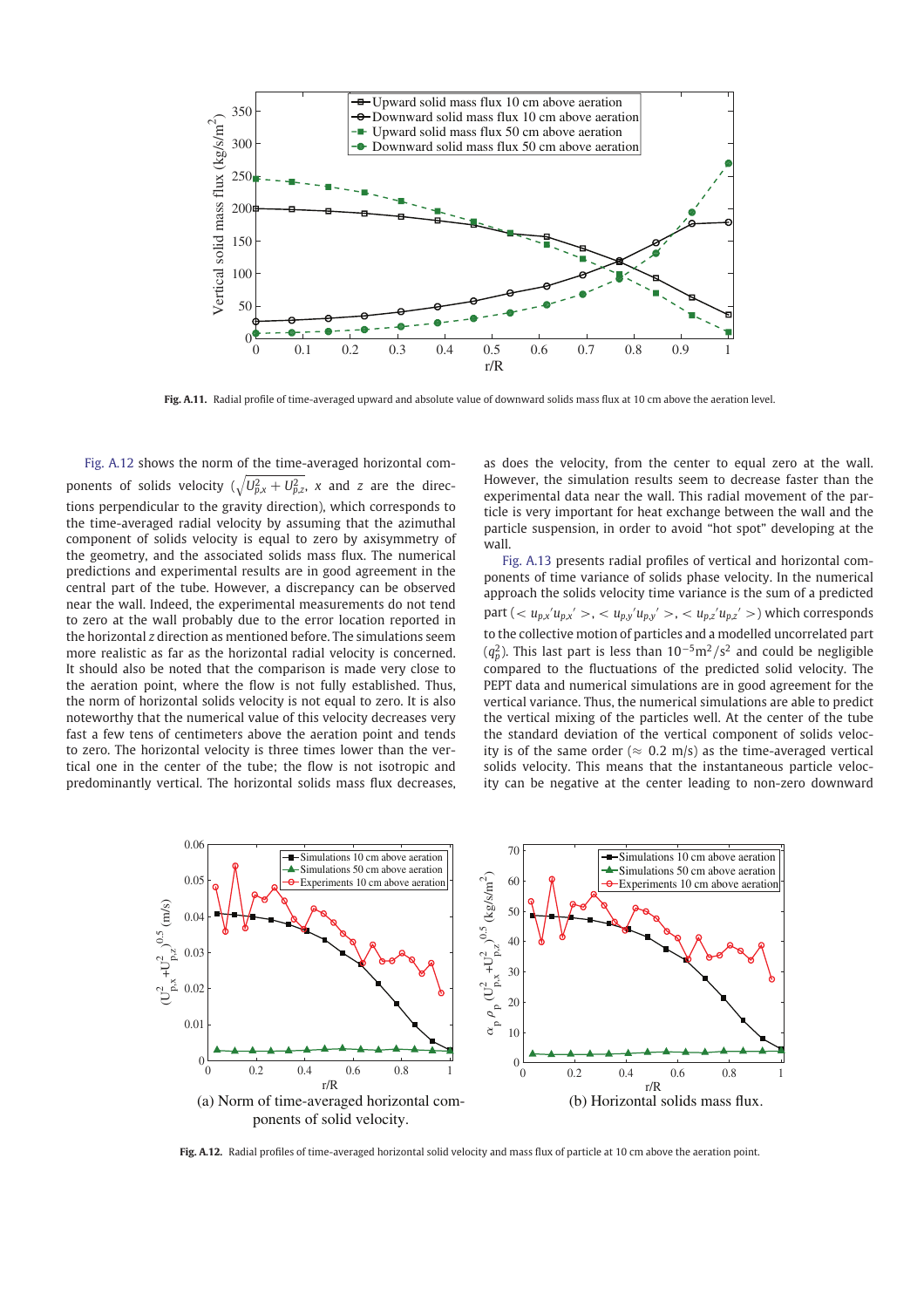

**Fig. A.13.** Radial profiles of time variance of solids phase velocity at 10 cm above the aeration point.

solids mass flux as shown in Fig. A.11. However, the variance in the horizontal velocity is largely overestimated by the simulation. PEPT measurements show a variance of the horizontal velocity much lower than in the vertical direction. This anisotropy of the particle velocity fluctuations is not represented by the numerical results which overestimate the radial mixing. In contrast, the numerical simulations show that the particle velocity fluctuations are almost isotropic at the center of the tube and tend to be anisotropic near the wall.

#### *4.2. Discussing the plausible reasons of discrepancy*

As discussed above, the mathematical models that underpin the numerical simulation approach of this study are able to predict the behavior of an upflow bubbling fluidized bed in the solar receiver. Nonetheless, some discrepancies have been observed such as an overestimation of the downward solids mass flux by the numerical simulation.

To improve the simulation approach several tracks can be followed. First of all, it is important to consider the differences between the experimental and numerical geometries. The tube diameter for the numerical simulations was 34 mm in the simulation instead of 30 mm for the experimental solar receiver and its length was 2.06 m instead of 1.1 m. A mesh refinement was tested on a simplified fluidization column with the same diameter, the same particle properties and showed no effect on the bed expansion. However, a refinement of the mesh, especially in the radial direction, could improve the prediction of the downward flow near the wall.

Clearly, the treatment of the particles in the simulation is grossly simplified, making use of a single diameter of an (effectively) spherical particle to describe a size distribution of extremely nonspherical particles. As discussed above, the particle diameter was arbitrarily decreased in order to match the bed expansion measured by experiments but this method can be only a stopgap. One drawback of this diameter reduction is that the particle-particle collisions are not well described. Many studies were recently carried out in the literature [4,15,17,29] to take into account the non-sphericity of particles in the formulation of drag coefficients. A 3D characterization by experimental measurement of irregularly shaped particles used in the study (Fig. A.5) is tricky but the way to model it still remains a challenge.

To reduce the over-prediction of downward solids mass flux near the wall, one possibility would be to increase the friction of the particles at the wall through adjustment of the wall-particle

boundary condition, but the wall-particle boundary condition friction is already at the maximum through the no-slip condition used. Another possibility would be to increase the particle-particle friction. The model used in this study [26] contains several parameters but the authors have retained the use of recommended value. Nonetheless, other models to describe frictional stress could be used. For example, Farzaneh et al. [7] have recently shown that the results of a visco-plastic model proposed by Jop et al. [16] are in better agreement with the experiments for prediction of the bed hydrodynamics and the movement of the fuel particles than the models of Sundaresan [26] and Schaeffer [24] conventionally used for CFD simulation.

# **5. Conclusions**

The positron emission particle tracking technique and an Eulerian n-fluid approach were used in this work to shed light on dense particle suspension motion in an upflow bubbling fluidized bed applied as a heat transfer fluid in solar receiver. The objectives were not only to measure the properties of the system but also the test the utility of the computational model, which might then be used in future design work for this technology. Comparisons of the time averaged radial profiles of solid volume fraction, vertical and radial velocity and velocity variance of particles present satisfactory agreement and demonstrate the capability of NEPTUNE\_CFD software to predict this peculiar upflow bubbling fluidized bed.

Although a strong assumption was made on drag term, the simulation was successful in predicting the axial gas pressure drop and the effect of a secondary air injection on this profile. Simulation also succeeded in reproducing the radial evolution of the vertical and horizontal solid velocity and the time variance of the solids vertical velocity which controls the axial mixing. Both numerical predictions and PEPT measurements describe an upward flow at the centre of the transport tube due to rising bubbles with a back-mixing flow near the wall which will strongly influence the solar to particles heat transfer mechanism. When compared to the experimental data, simulation predicts a slightly higher solid downward flow near the wall. The observed discrepancies between the experimental and simulation results were mainly attributed to the simplified treatment in the model of the nature of the particles.

Future numerical simulations will investigate the coupling between the hydrodynamics of the dense particle suspension and the heat transfer to reproduce the experiments conducted in the solar furnace.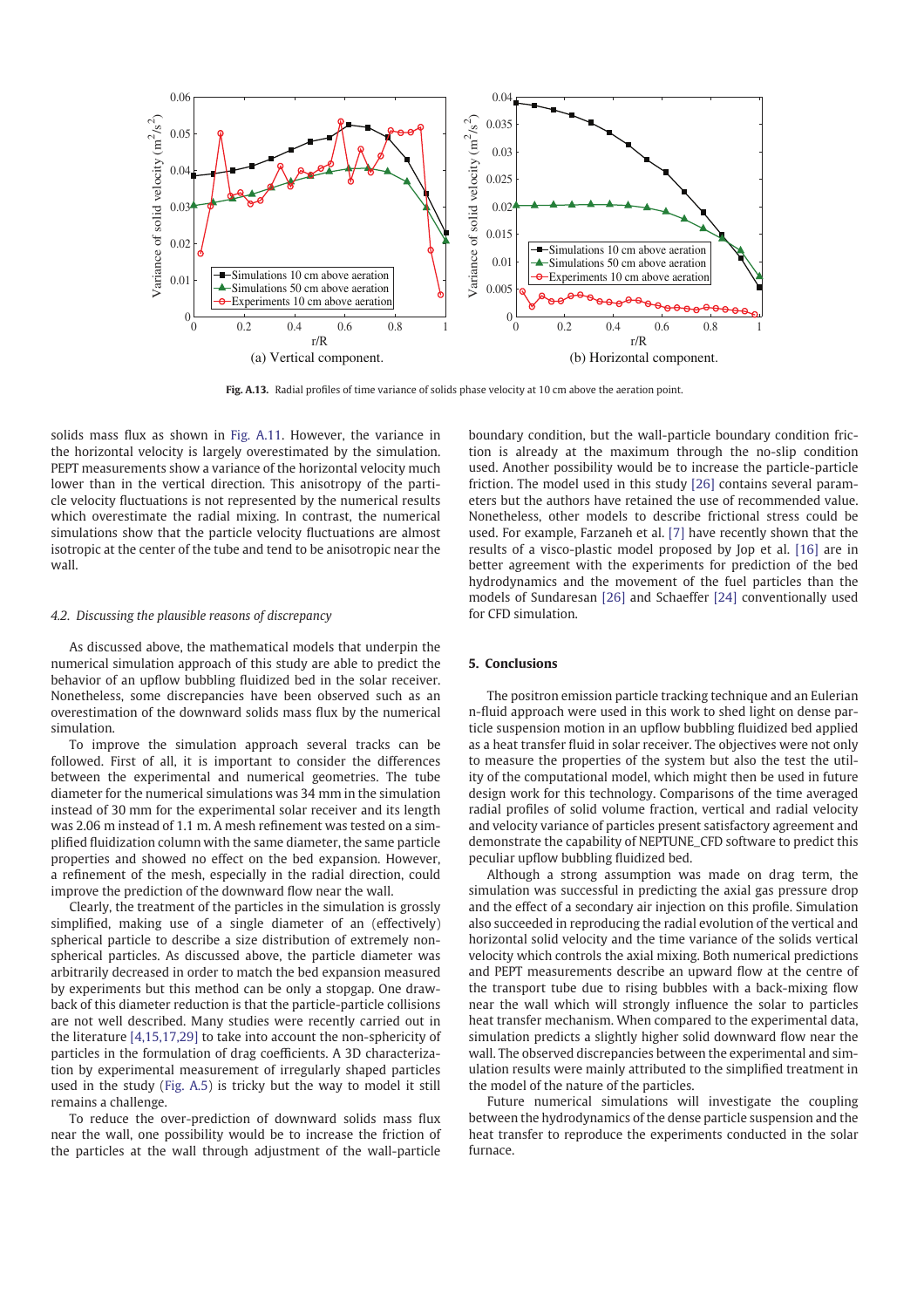#### **Nomenclature**

*Roman symbols*

| $C_d$                      | $drag coefficient (-)$                                          |
|----------------------------|-----------------------------------------------------------------|
| $d_p$                      | particle diameter (m)                                           |
| $e_c$                      | particle-particle normal restitution coefficient $(-)$          |
| g                          | gravitational constant $(m \cdot s^{-2})$                       |
| $g_0$                      | radial distribution function $(-)$                              |
| $I_{g\rightarrow p,i}$     | Interphase momentum transfer ( $kg \cdot m^{-2} \cdot s^{-2}$ ) |
| $K_p$                      | granular diffusivity $(m^2 \cdot s^{-1})$                       |
|                            | collisional granular diffusivity $(m^2 \cdot s^{-1})$           |
| $K_p^{col}$<br>$K_p^{kin}$ | kinetic granular diffusivity $(m^2 \cdot s^{-1})$               |
| m <sub>p</sub>             | particle mass ( $kg \cdot m^{-3}$ )                             |
| $n_p$                      | particle number density( $m^{-3}$ )                             |
|                            | mean gas pressure $(N \cdot m^{-2})$                            |
| $P_g$<br>$q_p^2$           | mean particle random kinetic energy ( $m^2 \cdots^{-2}$ )       |
| $Re_p$                     | particle Reynolds number $(-)$                                  |
| $U_{k,i}$                  | mean velocity of phase $k(m \cdot s^{-1})$                      |
| $U_{\text{mf}}$            | minimum fluidization velocity ( $m \cdot s^{-1}$ )              |
| $u_{ki}$                   | fluctuating velocity of phase $k(m \cdot s^{-1})$               |
| $V_d$                      | drift velocity $(m \cdot s^{-1})$                               |
| $V_f$                      | superficial gas velocity $(m \cdot s^{-1})$                     |
| $V_r$                      | relative gas-particle velocity $(m \cdot s^{-1})$               |
| $V_t$                      | terminal settling velocity $(m \cdot s^{-1})$                   |

### *Greek symbols*

| $\alpha_{k}$                                                                                                        | volume fraction of phase $k(-)$                                                                  |
|---------------------------------------------------------------------------------------------------------------------|--------------------------------------------------------------------------------------------------|
| $\alpha_p^{max}$                                                                                                    | maximum solid packing $k(-)$                                                                     |
| $\mu_{\rm g}$                                                                                                       | gas viscosity ( $\text{kg.m}^{-1} \text{.s}^{-1}$ )                                              |
| $\mu_{v}$                                                                                                           | particle viscosity ( $kg.m^{-1}.s^{-1}$ )                                                        |
| $\nu_p$                                                                                                             | particle kinetic viscosity ( $m^{-2}/s$ )                                                        |
| $v_{p}^{\text{col}}$<br>$v_{p}^{\text{kin}}$                                                                        | collisional granular viscosity $(m^{-2}/s)$                                                      |
|                                                                                                                     | kinetic granular viscosity ( $m^{-2}/s$ )                                                        |
| $\rho_k$                                                                                                            | density of phase $k$ (kg,m <sup>-3</sup> )                                                       |
|                                                                                                                     | effective stress tensor of the phase $k$ (kg $\cdot$ m <sup>-1</sup> $\cdot$ s <sup>-2</sup> )   |
|                                                                                                                     | collisional stress tensor of the phase $k$ (kg $\cdot$ m <sup>-1</sup> $\cdot$ s <sup>-2</sup> ) |
| $\begin{array}{c} \Sigma_{k,ij} \\ \Sigma_{k,ij}^{col} \\ \Sigma_{k,ij}^{fric} \\ \Sigma_{k,ij}^{fric} \end{array}$ | frictional stress tensor of the phase $k$ (kg $\cdot$ m <sup>-1</sup> $\cdot$ s <sup>-2</sup> )  |
| $\Sigma_{k,ij}^{kin}$                                                                                               | kinetic stress tensor of the phase $k$ (kg $\cdot$ m <sup>-1</sup> $\cdot$ s <sup>-2</sup> )     |
| $\tau_c$                                                                                                            | collisional timescale (s)                                                                        |
| $\tau_{\textit{en}}^{\textit{F}}$                                                                                   | mean gas-particle relaxation timescale (s)                                                       |

#### *Subscripts*

| g | gas      |
|---|----------|
| р | particle |

#### **Acknowledgements**

This work was developed in the frame of the CSP2 European project. The authors acknowledge the European Commission for cofunding the "CSP2" Project - Concentrated Solar Power in Particles - (FP7, project N 282 932). This work was granted access to the HPC resources of CALMIP under the allocation P1132 and CINES under the allocation gct6938 made by GENCI.

# **Appendix A. NEPTUNE\_CFD mathematical equations**

The Eulerian n-fluid approach used is a hybrid method, in which the transport equations are derived by phase ensemble averaging for the continuous phase and by using kinetic theory of granular flows supplemented by fluid and turbulent effects for the dispersed phase, thanks to a joint fluid-particle probability density function (PDF) approach.

In the following equations, subscript  $k = g$  refers to the gas phase and  $k = p$  or q to the particle phase.  $\alpha_p \rho_p$  in the particle transport equation represent  $n_p m_p$  where  $n_p$  is the number density of particle centers and  $m_p$  is the mass of a single particle:  $\alpha_p = \frac{n_p m_p}{\rho_p}$  is an approximation of the local volume fraction of particle p. Hence, gas and particle volume fractions,  $\alpha_g$  and  $\alpha_p$  have to satisfy:

$$
\alpha_g + \alpha_p = 1 \tag{A.1}
$$

#### **Mass transport equation:**

$$
\frac{\partial}{\partial t}\alpha_k \rho_k + \frac{\partial}{\partial x_j}\alpha_k \rho_k U_{kj} = 0
$$
\n(A.2)

where  $\rho_k$  is the density of *k*-phase and  $U_{k,i}$  is the *i*−component of its velocity.

**Momentum transport equation**

$$
\alpha_{k}\rho_{k}\left[\frac{\partial U_{k,i}}{\partial t}+U_{k,j}\frac{\partial U_{k,i}}{\partial x_{j}}\right]=-\alpha_{k}\frac{\partial P_{g}}{\partial x_{i}}+\alpha_{k}\rho_{k}g_{i}+\sum_{q=g,p}I_{q\to k,i}-\frac{\partial \Sigma_{k,ij}}{\partial x_{j}}
$$
\n(A.3)

where *P*<sup>*g*</sup> is the mean gas pressure, *g*<sup>*i*</sup> is the gravity *i*−component.  $I_{g\rightarrow p}$  are the interphase momentum transfer between particle and gas without the mean gas pressure contribution and  $\Sigma_{k,ij}$  is the effective stress tensor of phase *k*.

#### **Interphase transfer modelling:**

According to the particle to gas density ratio, the dominant forces between the gas phase and particles are the drag and Archimedes' force, so the mean momentum gas-particle transfer term may be written:

$$
I_{g \to p,i} = -I_{p \to g,i} = -\frac{\alpha_p \rho_p}{\tau_{gp}^F} V_{rp,i}
$$
\n(A.4)

$$
\frac{1}{\tau_{gp}^F} = \frac{3}{4} \frac{\rho_g}{\rho_p} \frac{|\vec{v}_r|_p}{d_p} C_d (Re_p) \tag{A.5}
$$

$$
C_d(Re_p) = \begin{cases} C_{d,WW} & \text{if } \alpha_g \ge 0.7\\ \min\left[C_{d,WW}, C_{d,Erg}\right] & \text{else } \alpha_g < 0.7 \end{cases}
$$
(A.6)

$$
C_{d, WY} = \begin{cases} \frac{24}{Re_p} \left( 1 + 0.15Re_p^{0.687} \right) \alpha_g^{-1.7} & Re_p < 1000\\ 0.44 \alpha_g^{-1.7} & Re_p \ge 1000 \end{cases}
$$
 (A.7)

$$
C_{d,Erg} = 200 \frac{(1-\alpha_g)}{Re_p} + \frac{7}{3}, \quad Re_p = \alpha_g \frac{\rho_g |\vec{v}_r|_p d_p}{\mu_g} \tag{A.8}
$$

$$
V_{rp,i} = \langle v_{r,i} \rangle_p = U_{p,i} - U_{g,i} - V_{dp,i}
$$
\n(A.9)

*Vdp*,*<sup>i</sup>* is the drift velocity which can appear due to turbulence [25] or sub grid effect [23] which is assumed to be negligible (due to the inertia of the particles).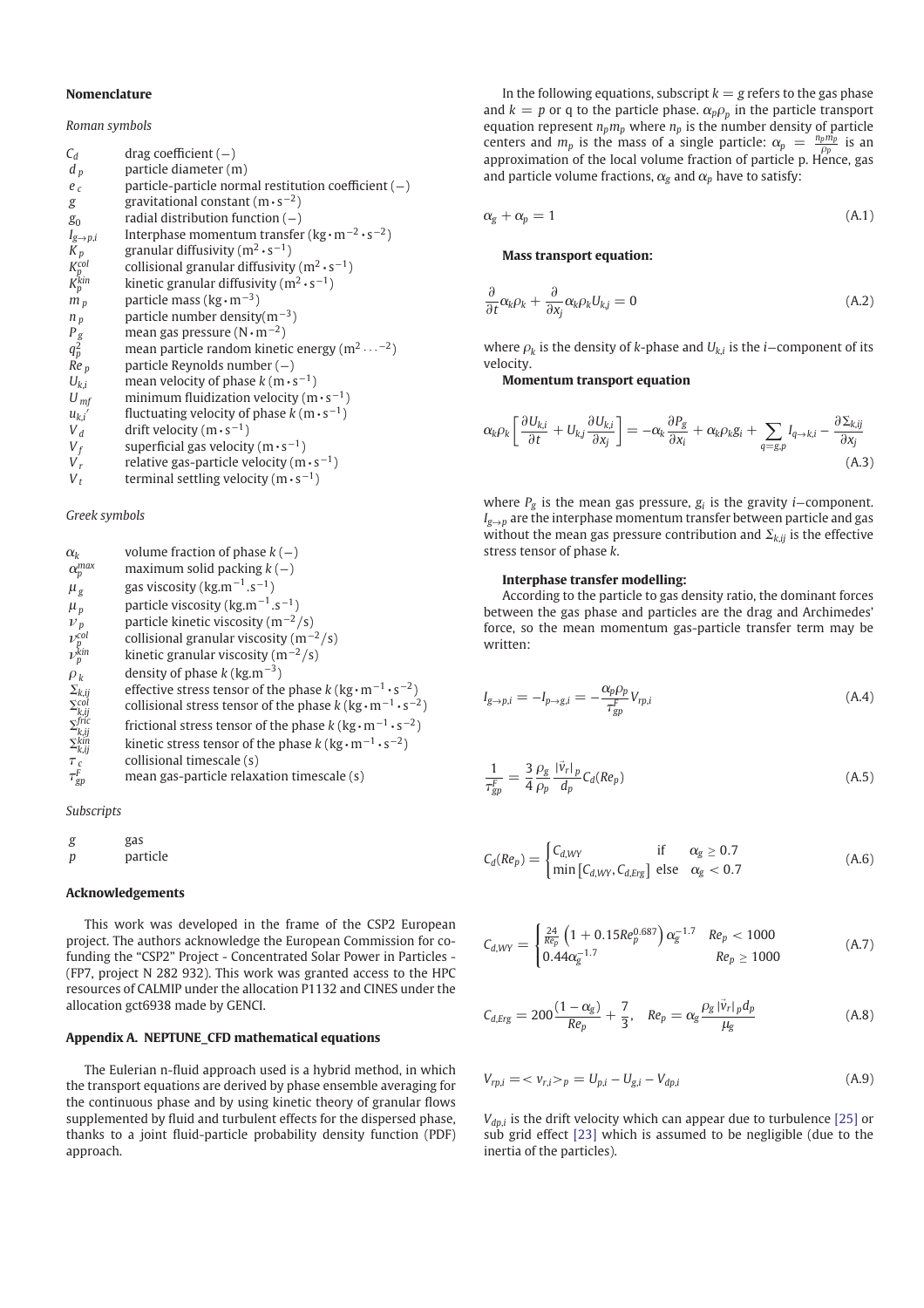**Particle stress modelling:**

$$
\Sigma_{p,ij} = \Sigma_{p,ij}^{kin} + \Sigma_{p,ij}^{col} + \Sigma_{p,ij}^{frict}
$$
\n(A.10)

$$
\Sigma_{p,ij}^{kin} + \Sigma_{p,ij}^{col} = \left[ P_p - \lambda_p \frac{\partial U_{p,n}}{\partial x_n} \right] \delta_{ij} - \mu_p \left[ \frac{\partial U_{p,i}}{\partial x_j} + \frac{\partial U_{p,j}}{\partial x_i} - \frac{2}{3} \frac{\partial U_{p,n}}{\partial x_n} \delta_{ij} \right]
$$
\n(A.11)

$$
P_p = \alpha_p \rho_p \left[ 1 + 2\alpha_p g_0 (1 + e_c) \right] \frac{2}{3} q_p^2 \tag{A.12}
$$

$$
g_0 = \left[1 - \frac{\alpha_p}{\alpha_{p,max}}\right]^{-2.5\alpha_{p,max}}, \quad e_c = 0.9, \quad \alpha_{p,max} = 0.64 \tag{A.13}
$$

$$
\mu_p = \alpha_p \rho_p \left( \nu_p^{kin} + \nu_p^{col} \right) \tag{A.14}
$$

$$
\nu_p^{kin} = \left[ \frac{1}{2} \tau_{gp}^F \frac{2}{3} q_p^2 \left( 1 + \alpha_p g_0 \Phi_c \right) \right] \times \left[ 1 + \frac{\tau_{gp}^F}{2} \frac{\sigma_c}{\tau_p^c} \right]^{-1} \tag{A.15}
$$

$$
\Phi_c = \frac{2}{5}(1 + e_c)(3e_c - 1), \quad \sigma_c = \frac{1}{5}(1 + e_c)(3 - e_c) \tag{A.16}
$$

$$
\nu_p^{col} = \frac{4}{5} \alpha_p g_0 (1 + e_c) \left[ \nu_p^{kin} + d_p \sqrt{\frac{2}{3} \frac{q_p^2}{\pi}} \right]
$$
 (A.17)

$$
\lambda_p = \alpha_p \rho_p \frac{4}{3} \alpha_p g_0 (1 + e_c) d_p \sqrt{\frac{2}{3} \frac{q_p^2}{\pi}}
$$
\n(A.18)

$$
\frac{1}{\tau_p^c} = 24 \frac{\alpha_p g_0}{d_p} \sqrt{\frac{2}{3} \frac{q_p^2}{\pi}}
$$
\n(A.19)

$$
\Sigma_{p,ij}^{frict} = P_f \delta_{ij} - \alpha_p \rho_p \nu_p^{frict} \left[ \frac{\partial U_{p,i}}{\partial x_j} + \frac{\partial U_{p,j}}{\partial x_i} - \frac{2}{3} \frac{\partial U_{p,n}}{\partial x_n} \delta_{ij} \right]
$$
(A.20)

$$
\nu_p^{\text{frict}} = \frac{\sqrt{2}P_f \sin \phi}{\alpha_s \rho_p \sqrt{2I_{2D} + 8/3 \frac{q_p^2}{d_p^2}}}
$$
(A.21)

$$
P_f = Fr \frac{\left[ (\alpha_p - \alpha_{p,min}) \right]^n}{\left[ \alpha_{p,max} - \alpha_p \right]^m}
$$
\n(A.22)

 $Fr = 0.05, \phi = \pi/4, n = 2, m = 5, \alpha_{p,min} = 1 - \alpha_{g,mf} = 0.43$  (A.23)

$$
I_{2D} = \left[\frac{\partial U_{p,i}}{\partial x_j} + \frac{\partial U_{p,j}}{\partial x_i}\right] \frac{\partial U_{p,i}}{\partial x_j} - \frac{2}{3} \left[\frac{\partial U_{p,i}}{\partial x_i}\right]^2
$$
 (A.24)

#### **Particle random kinetic energy transport equation:**

$$
\alpha_p \rho_p \left[ \frac{\partial q_p^2}{\partial t} + U_{pj} \frac{\partial q_p^2}{\partial x_j} \right] = \frac{\partial}{\partial x_j} \left[ \alpha_p \rho_p \left( K_p^{kin} + K_p^{col} \right) \frac{\partial q_p^2}{\partial x_j} \right]
$$
(A.25)

$$
-\left[\Sigma_{p,ij}^{kin} + \Sigma_{p,ij}^{coll}\right] \frac{\partial U_{p,i}}{\partial x_j} - \frac{\alpha_p \rho_p}{\tau_{gp}^F} 2q_p^2 \qquad (A.25)
$$

$$
-\frac{1}{2}\left(1-e_c^2\right)\frac{\alpha_p\rho_p}{\tau_p^c}\frac{2}{3}q_p^2-\alpha_p\rho_p\nu_p^{\text{frict}}\frac{4}{3}\frac{q_p^2}{d_p^2}\n\tag{A.25}
$$

$$
K_p^{kin} = \frac{2}{3} q_p^2 \frac{5}{9} \tau_{gp}^F (1 + \alpha_p g_0 \phi_c) \left[ 1 + \frac{5}{9} \tau_{gp}^F \frac{\xi_c}{\tau_p^c} \right]^{-1}
$$
(A.26)

$$
\phi_c = \frac{3}{5}(1 + e_c)^2 (2e_c - 1), \quad \xi_c = \frac{(1 + e_c)(49 - 33e_c)}{100}
$$
 (A.27)

$$
K_p^{col} = \alpha_p g_0 (1 + e_c) \left[ \frac{6}{5} K_p^{kin} + \frac{4}{3} d_p \sqrt{\frac{2}{3} \frac{q_p^2}{\pi}} \right]
$$
 (A.28)

#### **References**

- [1] H. Benoit, I.P. López, D. Gauthier, J.-L. Sans, G. Flamant, On-sun demonstration of a 750◦C heat transfer fluid for concentrating solar systems: dense particle suspension in tube, Sol. Energy 118 (2015) 622–633.
- [2] A. Boëlle, G. Balzer, O. Simonin, Second-order prediction of the prediction of the particle-phase stress tensor of inelastic spheres in simple shear dense suspensions, In Gas-Particle flows, ASME FED 28 (1995) 9–18.
- [3] B. Boissière, R. Ansart, D. Gauthier, G. Flamant, M. Hemati, Experimental hydrodynamic study of gas-particle dense suspension upward flow for application as new heat transfer and storage fluid, Can. J. Chem. Eng. 93 (2) (2015) 317–330.
- [4] R. Clift, J.R. Grace, M.E. Weber, Bubbles, Drops, and Particles, Courier Corporation. 2005.
- [5] J. Davidson, D. Harrison, R. Jackson, Fluidized Particles: Cambridge University Press, 1963. 155 pp. 35s, 1964.
- [6] S. Ergun, Fluid flow through packed columns, Chem. Eng. Prog. 48 (1952) 89–94.
- [7] M. Farzaneh, A.-E. Almstedt, F. Johnsson, D. Pallarès, S. Sasic, The crucial role of frictional stress models for simulation of bubbling fluidized beds, Powder Technol. 270 (2015) 68–82.
- [8] P. Fede, H. Neau, O. Simonin, I. Ghouila, 3D unsteady numerical simulation of the hydrodynamic of gas phase polymerization pilot reactor, 7th International Conference on Multiphase Flows., 2010,
- [9] P. Fede, O. Simonin, A. Ingram, 3D numerical simulation of a lab-scale pressurized dense fluidized bed focussing on the effect of the particle-particle restitution coefficient and particle-wall boundary conditions, Chem. Eng. Sci. 142 (2016) 215–235.
- [10] G. Flamant, D. Gauthier, H. Benoit, J.-L. Sans, R. Garcia, B. Boissiere, R. Ansart, M. Hemati, Dense suspension of solid particles as a new heat transfer fluid for concentrated solar thermal plants: On-sun proof of concept, Chem. Eng. Sci. 102 (2013)
- [11] G. Flamant, M. Hemati, FrenchPatent No.1058565, 20 October 2010. PCT Extension, 26 April 2012, No. WO2012/052661 A2, 2016, 2015.
- [12] F. Fotovat, R. Ansart, M. Hemati, O. Simonin, J. Chaouki, Sand-assited fluidization of large cylindrical and spherical biomass particles: experiments and simulation, Chem. Eng. Sci. 126 (2015) 543–559.
- [13] P. García-Triñanes, J. Seville, B. Boissière, R. Ansart, T. Leadbeater, D. Parker, Hydrodynamics and particle motion in upward flowing dense particle suspensions: application in solar receivers, Chem. Eng. Sci. 146 (2016) 346–356.
- [14] A. Gobin, H. Neau, O. Simonin, J. Llinas, V. Reiling, J. Sélo, Fluid dynamic numerical simulation of a gas phase polymerization reactor., Int. J. Numer. Methods Fluids 43 (2003) 1199–1220.
- [15] A. Hölzer, M. Sommerfeld, New simple correlation formula for the drag coefficient of non-spherical particles, Powder Technol. 184 (3) (2008) 361–365.
- [16] P. Jop, Y. Forterre, O. Pouliquen, A constitutive law for dense granular flows, Nature 441 (2006) 727–730.
- [17] E. Loth, Drag of non-spherical solid particles of regular and non regular shape, Powder Technol. 182 (2008) 342–353.
- [18] N. Méchitoua, M. Boucker, J. Laviéville, J. Hérard, S. Pigny, G. Serre, An unstructured finite volume solver for two-phase water/vapour flows modelling based on elliptic oriented fractional step method, NURETH 10, Seoul South Korea, 2003,
- [19] S. Morioka, T. Nakajima, Modeling of gas and solid particles two-phase flow and application to fluidized bed, J. Theor. Appl. Mech. 6 (1) (1987) 77–88.
- [20] H. Neau, P. Fede, J. Laviéville, O. Simonin, High Performance Computing (HPC) for the Fluidization of Particle-Laden Reactive Flows, The 14th International Conference on Fluidization, From Fundamentals to Products, Noordwijkerhout, Netherlands, 2013,
- [21] H. Neau, J. Laviéville, O. Simonin, Neptune\_CFD High Parallel Computing Performances for Particle-Laden Reactive Flows, 7th International Conference on Multiphase Flow, ICMF 2010, Tampa, FL, May 30 - June 4, 2010,
- [22] D. Parker, C. Broadbent, P. Fowles, M. Hawkesworth, P. McNeil, Positron emission particle tracking-a technique for studying flow within engineering equipment, Nucl. Instrum. Methods Phys. Res., Sect. A 326 (3) (1993) 592–607.
- [23] J. Parmentier, O. Simonin, O. Delsart, A functional subgrid drift velocity model for filtered drag prediction in dense fluidized bed, AIChE 58 (4) (2011) 1084–1098.
- [24] D.G. Schaeffer, Instability in the evolution equations describing incompressible granular flow, J. Differ. Equ. 66 (1) (1987) 19–50.